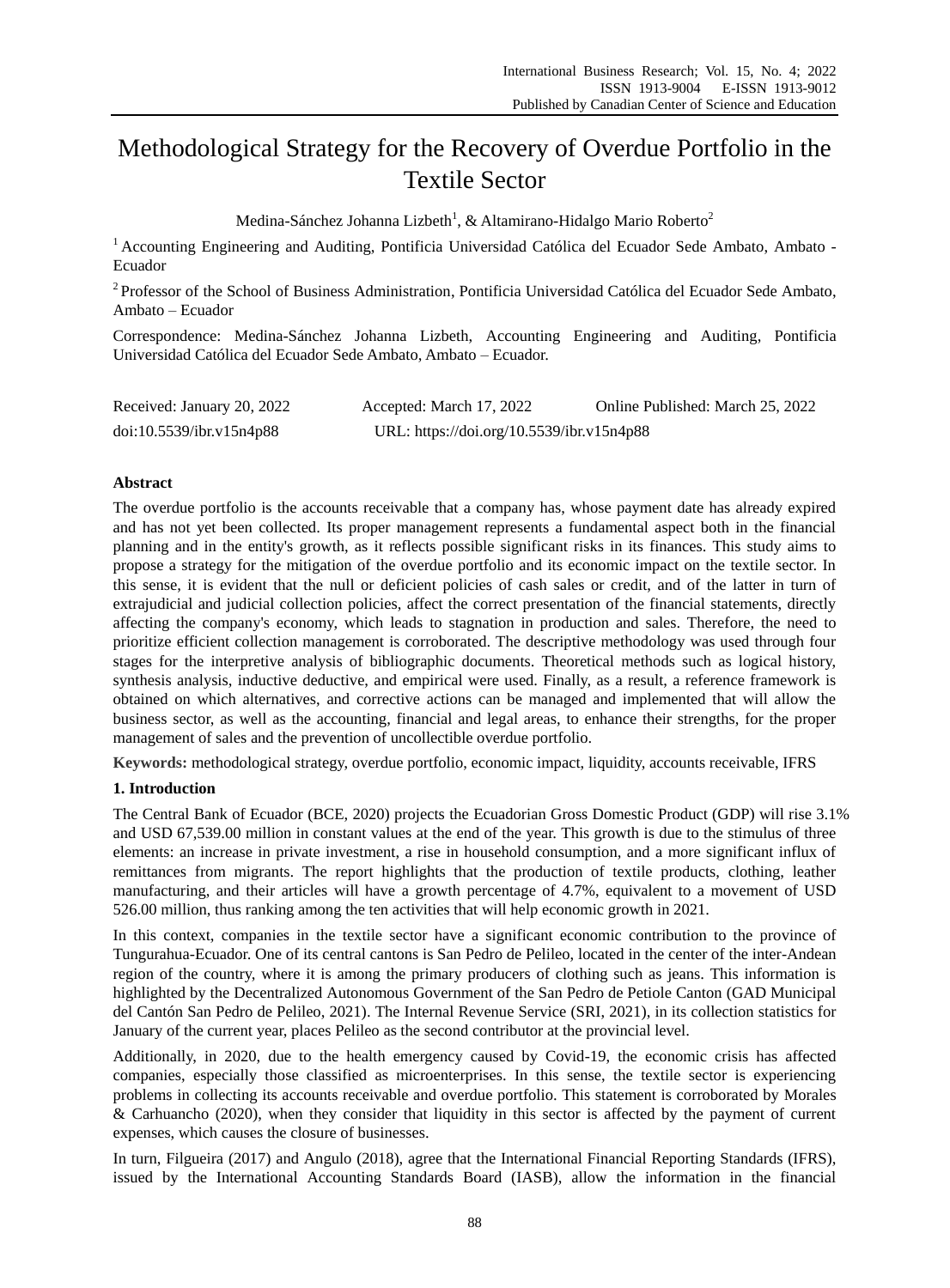statements to be transparent and comparable with the objective that the financial statements investors can interpret and make decisions. It should be noted that, per IFRS 9, the impairment of accounts receivable is recognized following the internal policies that the company deems uncollectible, arising from a past event and future scenarios. In this way, they are recognized as a fund for delinquency or default of the debtor in a loss account (Uribe, 2016); (NIIF, 2021).

In this regard, the collection and its subsequent hardening caused by the rusticity in the accounts receivable by the debtors is the main problem pointed out by Ortiz, Nolazco, & Carhuancho (2020), which generates commercial credit received and granted, originating an expansion in the economic boom stage and a deletion during the current situation. Consequently, it is the companies most financially affected that, in times of crisis, present a greater conflict to obtain financing by requesting loans and, at the same time, increase their credit to clients (Canto, Palac n, & Di Pietro, 2016).

In addition, in the textile sector, the lack of knowledge of strategies for recovering overdue loans is an evident problem, directly affecting the economy within the business environment; where, in addition, the following is highlighted:

- As stated by the Superintendency of Companies, Securities and Insurance (SUPERCIAS, 2018), a stagnation in production and sales, for which the need to improve cash collection management is corroborated.
- The increase in bad debts in the economic sector is a serious indication of a recession in the economy according to Fierro & Fierro (2015), he considers that allowing a form of payment in installments in the sale of products and services, without the correct and due application of the international standards and policies inherent to the issue, encourages late payment of clients when they cannot honor their obligations due to incurring debts that exceed their ability to pay and borrow.
- Debtors exercise unfair practices based on their market power, which leads to an increase in signs of impairment (Horngren, Sundem, & Elliott, 2000).
- Difficulty in the application and interpretation of the International Accounting Standard (IAS), regarding the impairment of the overdue portfolio (NIC 8, 2021).

Given the above, this research aims to propose a methodological strategy for recovering the overdue portfolio in the textile sector.

# **2. Methodology**

This research is descriptive with an interpretive analysis of bibliographic documents. The method proposed by Samaniego (2008), was taken as a reference. A previous conceptualization of credit risk management and its areas of application and antecedents of the object of study was overviewed. Subsequently, the planning stage was executed, where the research questions were defined, including studies related to the business environment of the last five years in high-impact databases; excluding unreliable sources, non-academic documents, and publications not related to the overdue portfolio.

The search stage was carried out from January to November 2021, where the keywords were: strategy, overdue portfolio, economic impact, liquidity, accounts receivable, IFRS. Finally, in the documentation stage, a total of 757 investigations were obtained that meet the established criteria, selecting 50 for the present analysis (see figure 1).

The use of theoretical methods referred by Perez, Perez, & Seca (2020); Trejo (2021), such as analysis-synthesis, is highlighted to reach conclusions from the study objective. The historical-logical method to know the evolution of the strategy term and its main contributions. In addition, we relied on the deductive-inductive method to analyze the subject from the general to the particular and vice versa. Furthermore, the statement by Grados & Sánchez (2017), was taken as a guide, referring to empirical methods such as in-depth interviews and document analysis. As a last resort, a spreadsheet was used, which allowed the analysis of financial information according to the proposed guidelines.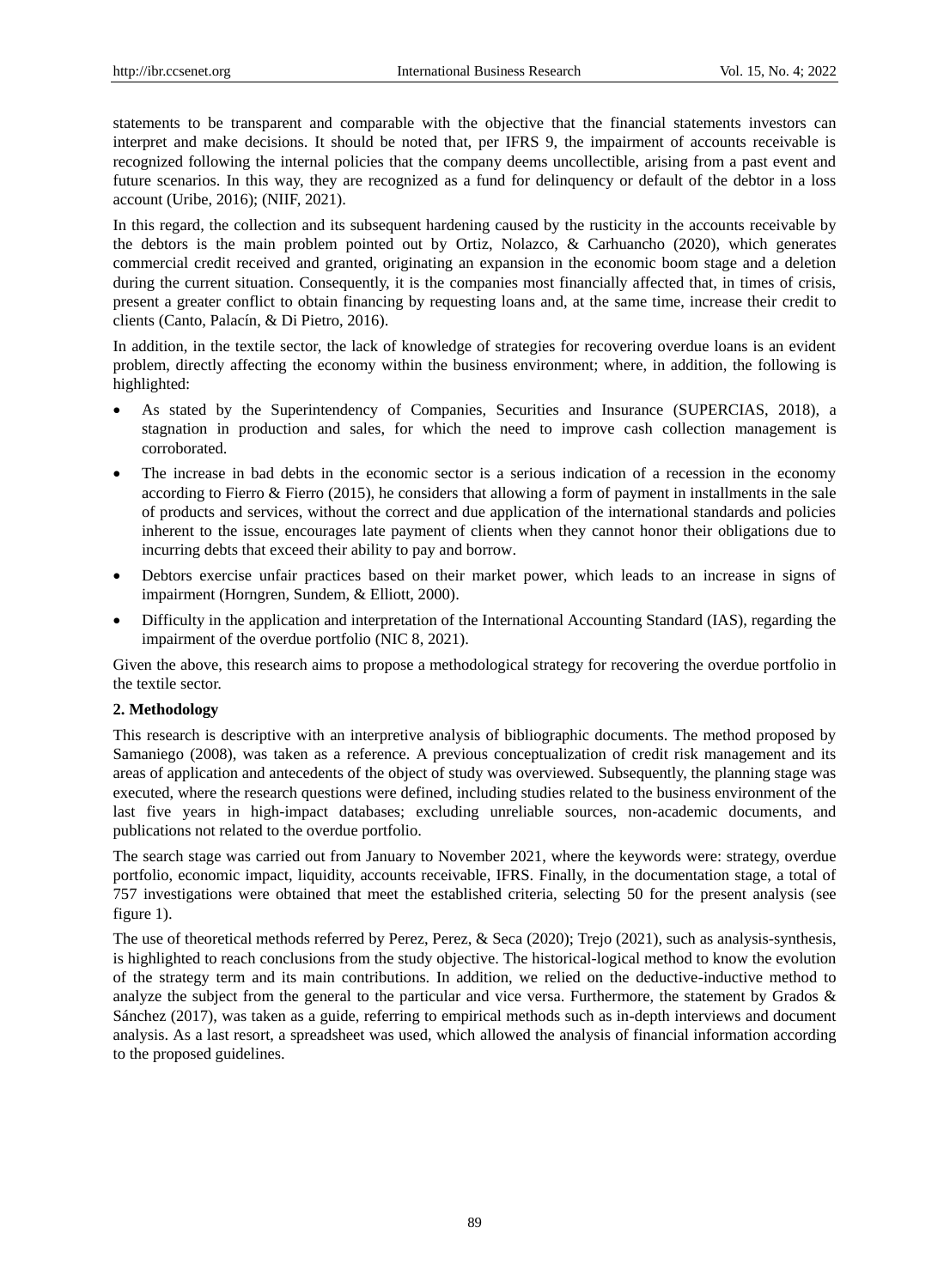

Figure 1. Model for the theoretical review

## **3. Results**

From a more general perspective, concepts regarding the International Financial Reporting Standards IFRS 9 - Financial instruments, the impairment of accounts receivable, the past due portfolio, the processes of credit, liquidity, and the regulation of the legal base are explained. Within this framework, it is evident that the active portfolio represents rights to claim cash or other goods and services due to maintaining credit operations. Therefore, the portfolio and the economic recession mean that customers lose the ability to pay their obligations, and thus the indication of impairment increases.

Therefore, it is imperative to include the opportunity cost of the investment or implicit interest and 2% of the country risk in the sale price, as referred to by Fierro & Fierro (2015), to bear the overdue portfolio so that a company does not reduce its profitability due to the granting of credits. In turn, when the terms for their recovery have expired, they are classified as uncollectible accounts. When the means of collection end, the provision is punished through a control record in the memorandum accounts.

Fundamentally, for entities that apply IFRS, accounts receivable that have a longer credit term than normal current are recognized at their net present value by using the amortized cost method and recognizing the effective interest rate. The impairment loss is the difference between the asset's carrying amount and the best estimate of the amount that the entity would receive for it. For this reason, the SRI (2021) clarifies that, when initially recognizing a financial asset whose subsequent consequence impacts its future cash flows, it represents an asset that produces an impairment loss.

In this sense, it should be noted that accounts receivable represent the total credit granted by a company to its clients, which is determined through its volume of credit sales. As mentioned by Umasi & Choquepuma (2018), this modality will be effective when the organizations have correctly stipulated the guidelines and conditions under which this payment modality is being offered. Otherwise, it is difficult to know if the accounts receivable are being made effective in reasonable periods of time.

On the other hand, the impairment of the accounts receivable will be evaluated at the end of each reporting period, as reported by Vargas (2020); Santillana (2020), by assessing objective evidence of impairment of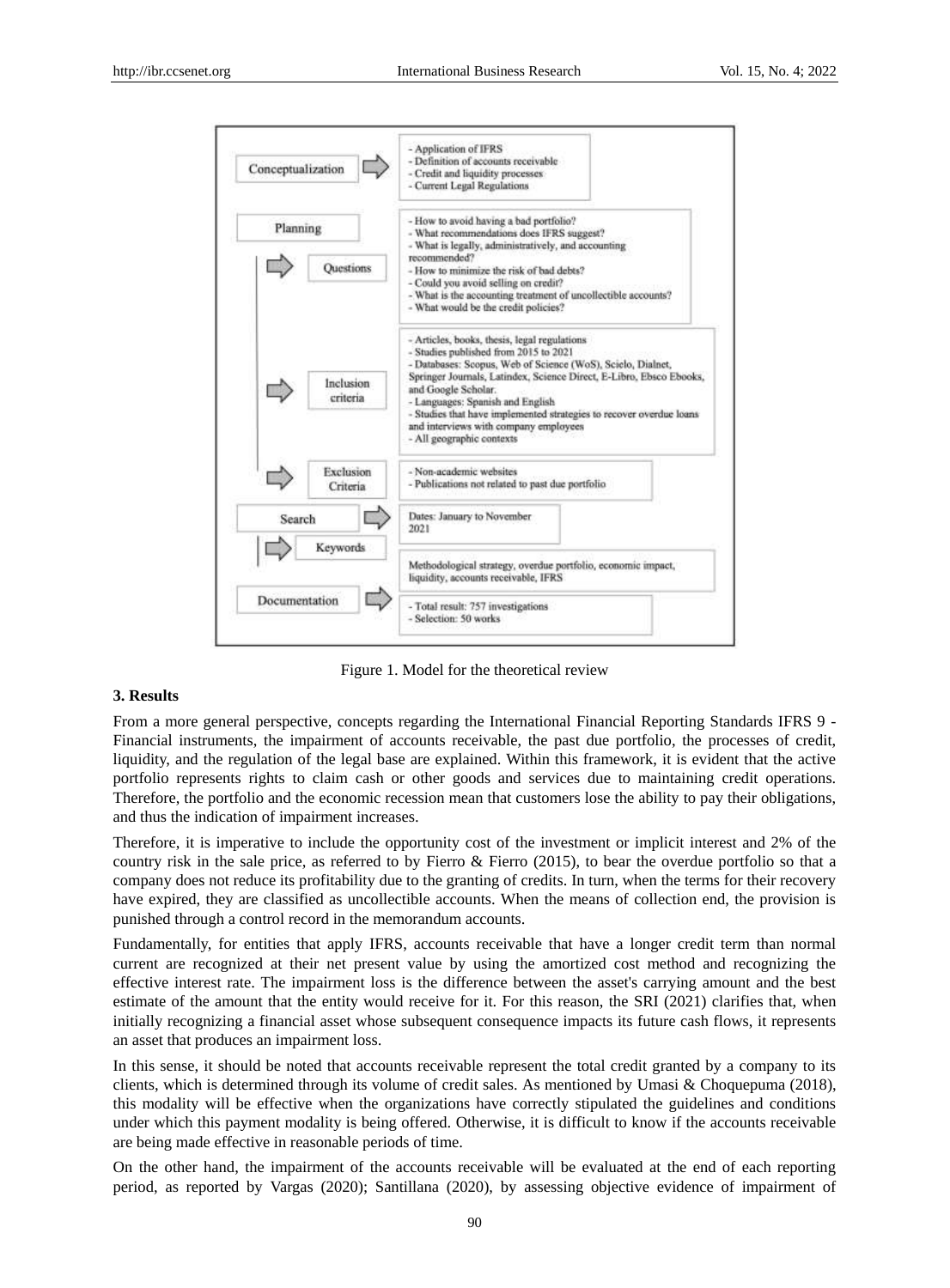financial assets. In addition, financial difficulties in the business operations of the obligor due to late payments, possible bankruptcy, significant changes in the technological, economic, or legal environment of the market are causes of loss.

In this sense, the overdue portfolio is understood as an account that is difficult to collect due to the expiration of the term granted, according to Wang  $\&$  Qin (2017). It is essential to resort to the persuasive collection through the extrajudicial collection policy or judicial collection through the execution of embargoes on the client's solvency. Therefore, the portfolio is uncollectible when customer accounts are reported as loss, as highlighted by Louhichi & Boujelbene (2016), after classifying them as difficult-to-collect debts once authorized by the board of directors. In turn, when the collection management is exhausted and if there are no legal resources for its recovery, it continues to cancel against the provision and with the deterioration of accounts receivable. It is vital to consider portfolio recovery when obtaining this income.

In this perspective, the credit and liquidity processes are complemented because all credit granted to a third party constitutes a portfolio that is recovered through collection, as stated by Tutillo (2017); V ásquez, Terry, Huaman, & Cerna (2021). However, excessive credit to customers helps not to keep production in stock but allows an excessive increase in accounts receivable. Likewise, the absence of the collections department and transparent policies to evaluate each client's payment capacity significantly affects the company's liquidity.

Thus, the accounts receivable management must have indicators that allow measuring both efficiency and effectiveness in the process, which is suggested by Koju, Koju, & Wang (2020); Tochukwu (2020); (INCP, 2021). In such a way, corrective actions are implemented that allow optimizing collection management and knowing the behavior of customers, among other variables. It should be noted that employees are willing to adapt to new changes that provide better collection mechanisms in the credit area.

Consequently, as collection management is a set of coordinated actions, when applied promptly towards clients, a recovery of credits is achieved, as stated in the research by Correa & Eslao (2018); Lopez (2020). Therefore, maintaining contact and constant communication become optimal alternatives as well as the monitoring record and compliance control. In turn, liquidity measures the ability to meet payment obligations over time because, when making decisions such as an investment, purchase of shares or assets, according to Gulati, Goswami, & Kumar (2019); Kabir, Dulal, & Huda (2020), it is crucial to have cash and its equivalents. Thus, at the end of the period, its recoverability is evaluated technically, and the contingencies of loss of its value are recognized, as long as it shows signs of default in its normal collection.

For its part, the Internal Tax Regime Law (LORTI, 2021), in paragraph 11 of article 10, states that: "provisions for bad debts originated in ordinary business operations, carried out in each tax year at the rate of 1% per year on the commercial credits granted in that period and that are pending collection at closing, without the accumulated provision being able to exceed 10% of the total portfolio". Therefore, the application of this article represents a deductible expense for the business sector.

Moreover, numeral 3 of article 28 of the Regulation for the Application of the Law of Internal Tax Regime RLRTI (2021), provides that "the values recorded for impairment of financial assets corresponding to bad credits generated in the fiscal year are deductible and originated in operations of the ordinary course of the business, registered according to the accounting technique, the level of risk and the essence of the operation, in each tax year, which may not exceed the limits indicated in the Law." Consequently, the total elimination of bad debts is carried out by recording the accumulated impairment value, and the unhedged value is applied to the results for the year.

In this sense, this benefit applies if one of the following conditions is met:

- Being in accounting for two years or more;
- The passing of more than three years since the original expiration date of the credit;
- Prescribing the action for the collection of the credit;
- The debtor declares bankruptcy or insolvency; and,
- If the debtor is a company declared canceled.

#### **Preparation of the strategy.**

It is important to consider that the development of the methodological strategy was chosen because a series of steps will be followed that comply with the processes in a structured, orderly, and formal way for decision-making and management based on the recovery of the overdue portfolio in a company. Depending on what has been raised, it is explained in (table 1).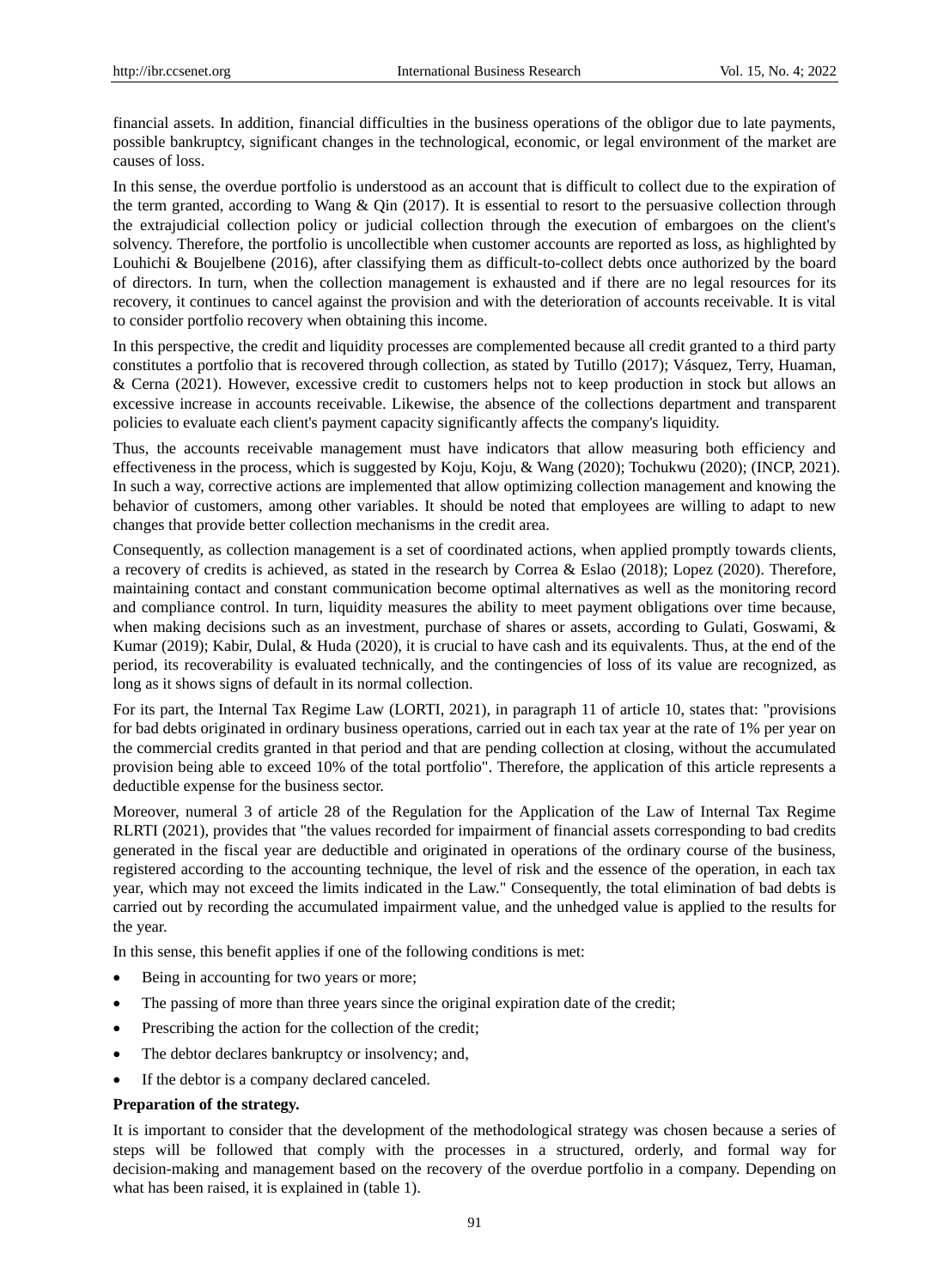|  | Table 1. Approach on the development of methodological strategy |
|--|-----------------------------------------------------------------|
|  |                                                                 |

| Author                                                                                                                                                                                                                                                                                                                       | Year | Reference                    | Conceptualization                                                                                                                                                                                                                                                                                                                             |
|------------------------------------------------------------------------------------------------------------------------------------------------------------------------------------------------------------------------------------------------------------------------------------------------------------------------------|------|------------------------------|-----------------------------------------------------------------------------------------------------------------------------------------------------------------------------------------------------------------------------------------------------------------------------------------------------------------------------------------------|
| Tarzij án                                                                                                                                                                                                                                                                                                                    | 2018 | Strategy                     | It is a favorable procedure for determining the goals and objectives<br>that allow acting in front of a particular situation using making<br>decisions.                                                                                                                                                                                       |
| The application of the strategy is focused on the establishment of the objectives and actions to be fulfilled, with an emphasis                                                                                                                                                                                              |      |                              |                                                                                                                                                                                                                                                                                                                                               |
|                                                                                                                                                                                                                                                                                                                              |      |                              | on the value that it will create, the adaptability to the needs of the environment through the use of a value proposition both                                                                                                                                                                                                                |
| inside and outside of the organization.                                                                                                                                                                                                                                                                                      |      |                              |                                                                                                                                                                                                                                                                                                                                               |
| Langa                                                                                                                                                                                                                                                                                                                        | 2018 | Formulation of a<br>strategy | -Organize the information acquired when diagnosing the current<br>situation of the entity.<br>-Determine the objectives to be achieved.<br>-Develop activities and proposals to fulfill.<br>-Distribute human, technical, and financial resources in the company<br>and its control.                                                          |
| It focuses specifically on placing the company in a position that provides facilities when executing its mission efficiently and<br>effectively. In addition, formulating a strategy at the enterprise level lies in the ability to integrate goals, policies, and tactics,<br>guided by the reality of the business itself. |      |                              |                                                                                                                                                                                                                                                                                                                                               |
| Zúñiga, Terrazas,<br>& Zorrilla                                                                                                                                                                                                                                                                                              | 2021 | Methodological<br>Strategy   | It consists of a set of planned actions to facilitate the development of<br>reading comprehension, the methodology being a set of criteria that<br>highlight and explain reality, and concentrate the procedures for data<br>processing. Carried out in a structured, orderly, systematic, logical,<br>rigorous, exact, and objective manner. |
| The process carried out is based on the methodological strategy. Each step is represented in a system of actions carried out in<br>a logical and coherent order, depending on the fulfillment of objectives. Therefore, through planned activities, the phases<br>within the administrative process will be established.     |      |                              |                                                                                                                                                                                                                                                                                                                                               |

**Source:** Own elaboration

Considering these antecedents, it is essential to create a methodological strategy that also considers Blandez (2016); Bernal & Sierra (2017), who highlight the administrative process as an organizational model aimed at the implementation of the planning, organizing, directing and controlling phases. Moreover, a reform established by the University of California, Los Angeles (UCLA), adds to the integration phase in the intermediate part of the administrative process, which facilitated the incorporation of the proposal to the research.

Subsequently, the proposal's structure, the results of an in-depth interview carried out with the collaborators, established by a set of questions generated while the diagnosis of the current situation of the company was performed, as well as a review of financial documents, a methodological analysis, and a bibliographic analysis were taken as sources of information. In addition to the phases of the administrative process, the development process is evident:

# **Diagnosis of the current situation**

For the exemplification, the results of this research consider a company dedicated to washing and dyeing jean garments within the textile production sector of Pelileo. In recent years, the textile sector has become one of the main economic activities of the canton. Therefore, it is necessary to analyze the behavior of accounts receivable ratios from 2018 to 2021.

For this purpose, these topics were analyzed: describe overdue portfolios and the high-risk portfolio through the measurement of efficiency in the rotation of accounts receivable and the collection period, which will determine the behavior of the financial situation in the last three years. It is essential to clarify that all the numerical representation used is expressed in US dollars. Therefore, taking into account this diagnosis, the problem is thus summarized (figure 2):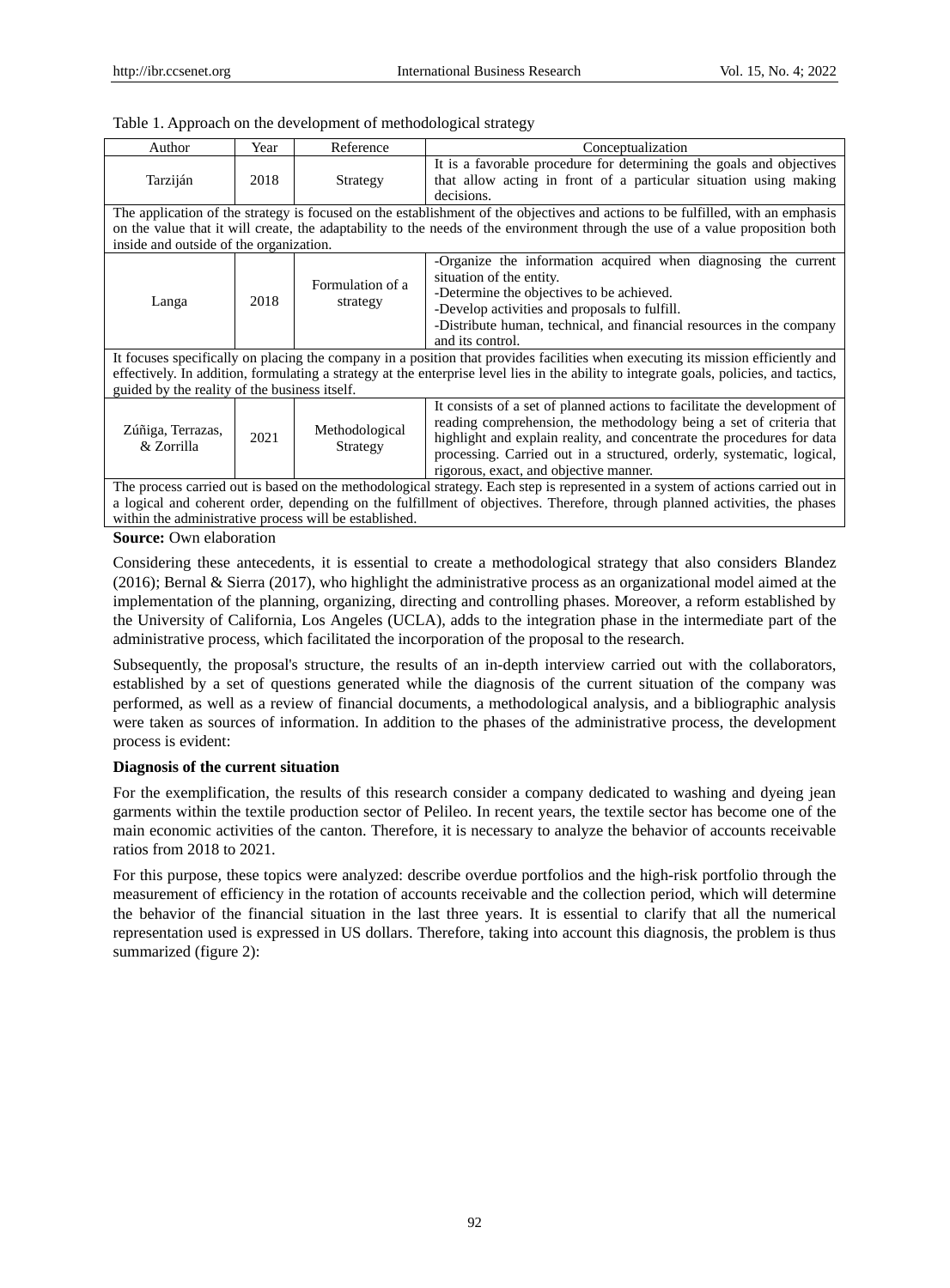

Figure 2. Existing problems of the company

For the analysis of the liquidity ratio of the last three periods, it was observed that in 2018 the entity, in its current assets with 0.99 cents for every dollar, has in debt to meet its payment commitments with suppliers in the shortest time possible, the immediate liquidity being the most favorable. In 2019 the result fell to 0.85 cents; this indicates that the entity does not have sufficient liquid resources to face the debts and obligations that expire in the short term. However, 2020 presented an atypical report of 0.65 cents because its current assets do not have the adequate solvency to face its accounts payable (figure 3).



Figure 3. Existing problems of the company

Concerning the above, collections' rotation was analyzed. The initial collection amounts to high amounts, the high-risk portfolio exceeds 150 collection days, and the amount of receipts amounts to 59.95%, accounting for bad debts in some cases. Consequently, it was found that customers do not cancel services on time, affecting the delay in meeting the payment date stipulated by the providers. In fact, by not applying policies, procedures, and adequate credit periods to the business and the personnel dedicated to this area that project economic benefits, there is an overdue collection of the portfolio in arrears with potential problems, registering the largest number of late receipts.

Within this framework, these observations are related to the collection period every 30 days concerning sales made with cash prices. It is an essential result up to the current date because the collection turnover decreased. This represents 17.92% of the total due to the lack of adequate collection management, generating a one-month credit term for the return of cash to the organization, without the consent or control of the management (figure 4).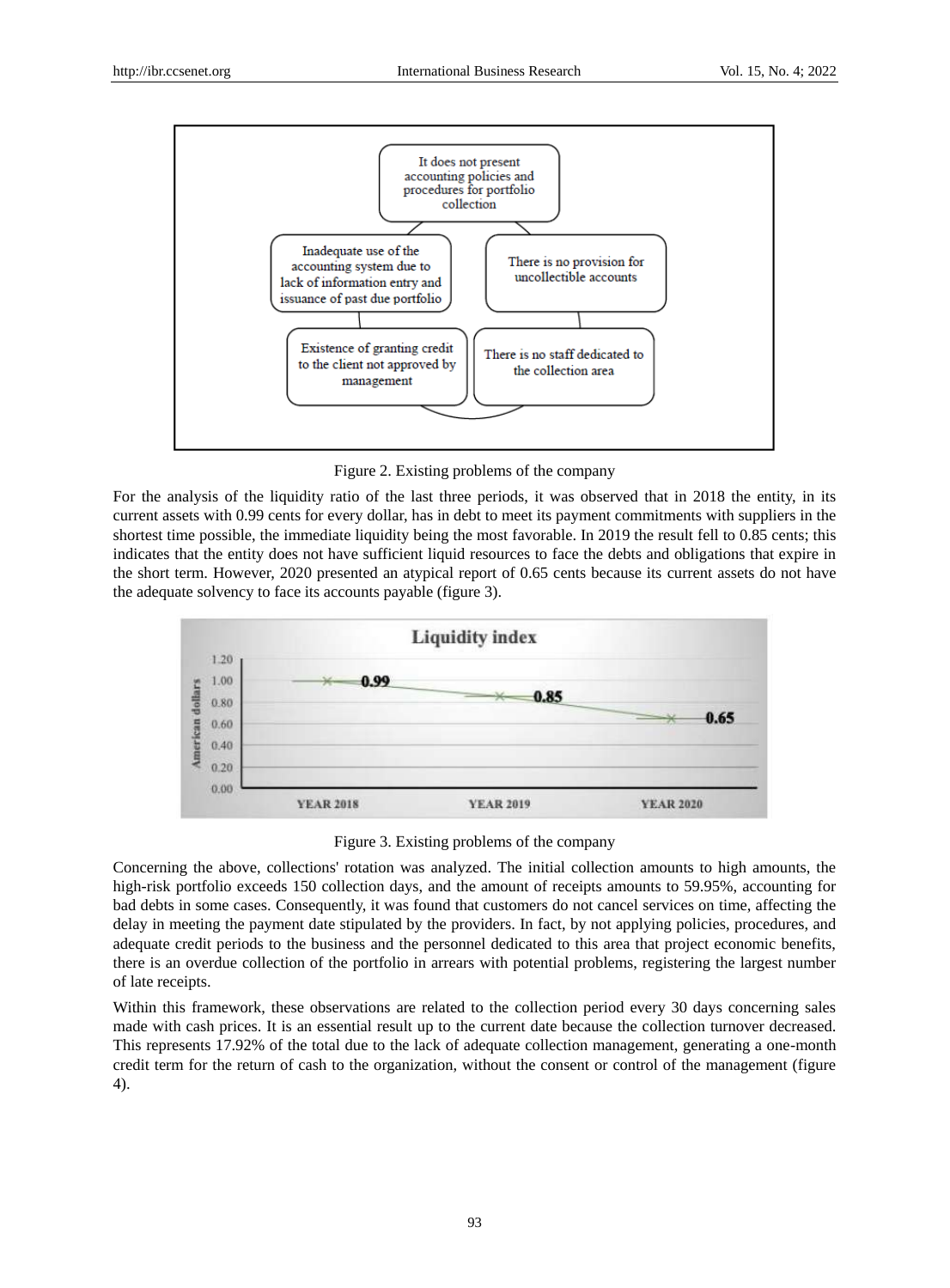

Figure 4. Collection turnover ratio and its representation percentage

On the other hand, according to the horizontal analysis carried out for the last three periods, it is denoted that the cash and cash equivalents of 2018 decreased by USD 29,065.73, represented by 7%. This differs from 2019, when the percentage variation increased considerably to USD 84,782.48, referred to 21%. The said increase is due to the rise in sales for 2019, which means that the company has cash available for that year. Unlike in 2020, there was no cash available. It is important to mention that, due to the pandemic, many potential clients stopped working and closed their businesses. Therefore, an accumulated deterioration in the value of accounts and documents to charge commercial was determined for bad debts (figure 5).



Figure 5. Annual percentages of cash and its equivalents

The strategic rationale is structured as follows (figure 6).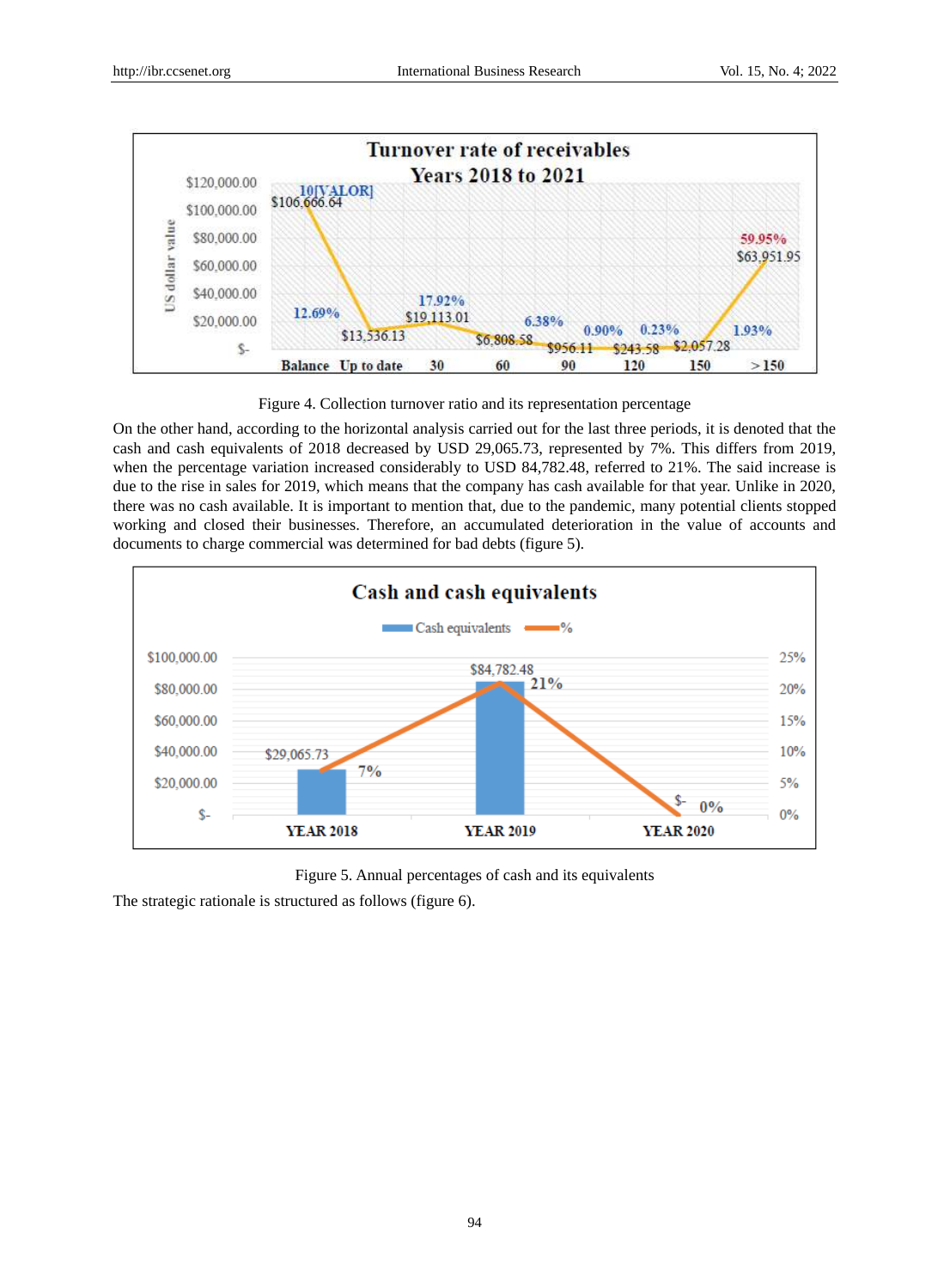

Figure 6. Graphical outline of the proposed strategy

Based on what has been stated in previous paragraphs, the process of developing the proposed strategy is carried out:

# **Phase I: Plan**

Under the criteria of Peña & Rivera (2016), in this phase, the objectives are defined by establishing some important aspects such as training, linkage, response to changes, resource analysis. Therefore, guiding decisions and having a clear route on the direction of people's efforts will reduce uncertainty and clarify what is essential to achieve (table 2).

Table 2. Activities of the planning phase

| Activities                                            | Normative                                | Source of information               |  |
|-------------------------------------------------------|------------------------------------------|-------------------------------------|--|
| Analysis of the balances of accounts receivable       | IFRS 9 - Classification of past due      | Company accounting system           |  |
| overdue for more than 150 days.                       | portfolio                                |                                     |  |
| Diagnosis of the accounting system to verify the      | policies.<br>$8-$<br>IAS -<br>Accounting | Microsoft Excel pivot table         |  |
| information entered for each client, billing terms.   | changes in accounting estimates          |                                     |  |
|                                                       | and errors                               |                                     |  |
| Functional planning of the financial accounting areas | Internal policies and procedures         | Report<br>the<br>on<br>status of    |  |
| and the sales area of the organization.               | manual                                   | documents<br><i>accounts</i><br>and |  |
|                                                       |                                          | receivable                          |  |
| Definition of criteria that promulgate the periodic   | Internal policies and procedures         | collection<br>Company               |  |
| review of progress, through adequate and effective    | manual.                                  | management.                         |  |
| controls to measure results.                          |                                          |                                     |  |
|                                                       |                                          |                                     |  |

**Source:** Own elaboration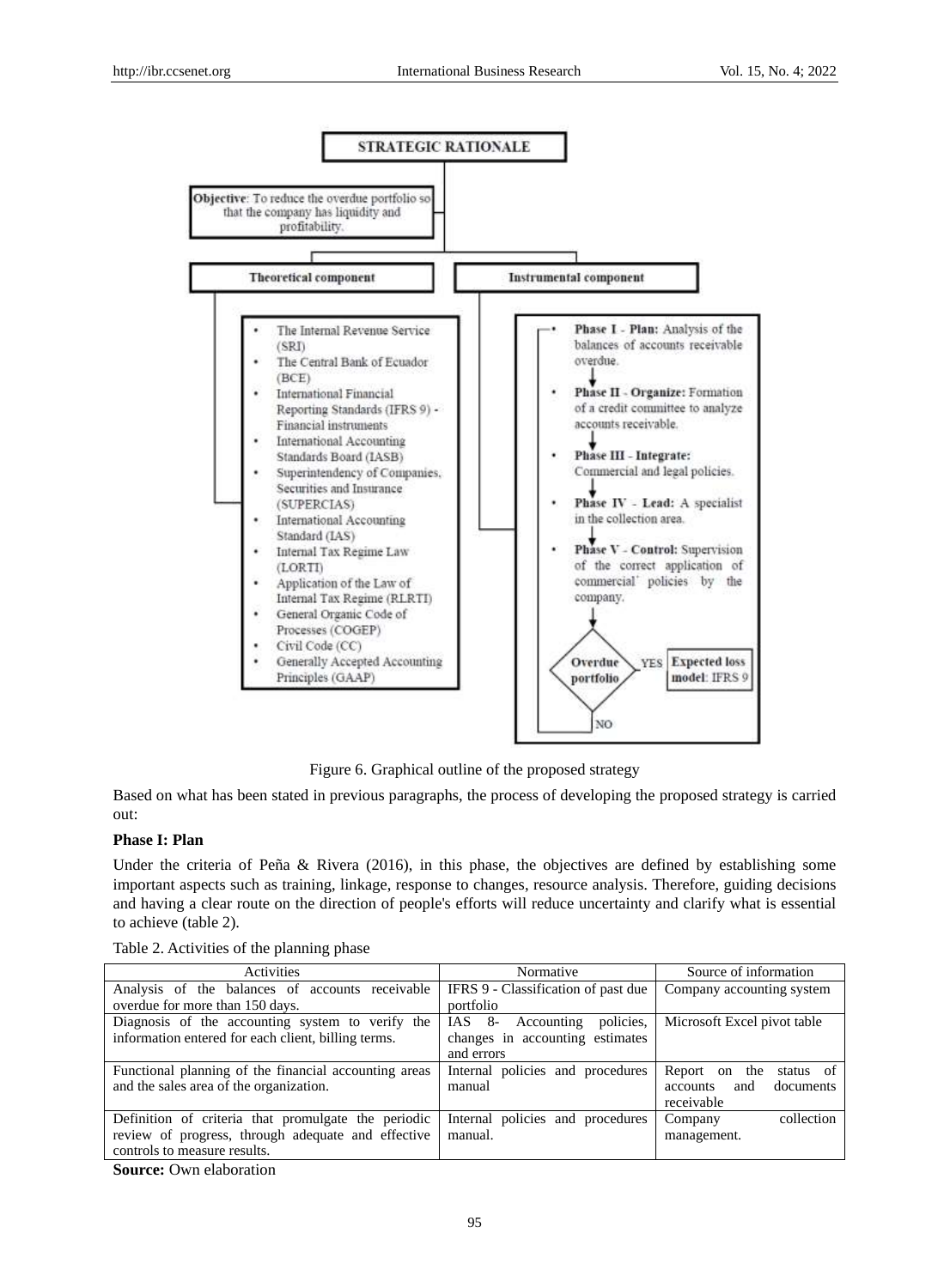#### **Phase II: Organize**

For his part, Rum *n* (2019) asserts that, companies must design their organizational structures through the order of their resources, tasks, or positions so that the performance of their activities responds competitively to the demands and changes of the environment. For this reason, centralization in the decision-making process is essential, as well as the formalization of procedures, relationships, and standards at work (table 3).

Table 3. Activities of the organization phase

| <b>Activities</b>                                           | Normative                   | Source of information |
|-------------------------------------------------------------|-----------------------------|-----------------------|
| Formation of a credit committee to analyze accounts         | IFRS for SMES Section I -   | Company departments   |
| receivable of doubtful recoverability.                      | Small and medium-sized      |                       |
|                                                             | entities                    |                       |
| Division and specialization of work in the areas of         | policies<br>Internal<br>and | Company departments   |
| collections and sales.                                      | procedures manual.          |                       |
| Organize the work around the collection and recovery        | IFRS 9 - Accounts and notes | Company Accountant    |
| procedures of the portfolio through the support of          | receivable.                 |                       |
| Information and Communication Technologies (ICT) to         |                             |                       |
| increase the degree of automation and virtualization of the |                             |                       |
| processes.                                                  |                             |                       |

**Source:** Own elaboration

#### **Phase III: Integrate**

It is essential to emphasize that the conditions set out by the IFRS 9 standard were applied and linked with the interview, allowing the collection of information from a planned and controlled conversation with an interlocutor, which constitutes a key subject for their experience for the investigation.

Based on the preceding, a methodological strategy is integrated for the recovery of overdue portfolio in the textile sector through the applicability of activities proposed for cash and credit sales, under diligent, responsible, and technical administration, to provide a quality service to set the guidelines within your scope or area. Therefore, in all sales, it is imperative to standardize the subscription of all the documents necessary for their possible sale in factoring, judicial collection, or securitization of invoices to convert the portfolio into cash.

#### **General policies for cash sales:**

- Application of a commercial discount (unconditional), through the presentation of alternatives to buyers or clients that increase their volume of purchases. A discount will be offered according to the corresponding economic sector if they buy or acquire the service according to a certain scale of merchandise.

- Use of a financial discount (conditional) as a sales policy to obtain more significant financing and liquidity by conditioning the client by means of discounts to be paid in cash in the shortest time possible, always considering their current situation. This can be applied for up to thirty days. In addition, it is essential to incorporate these factors at the end of the invoice.

- Announce special offers, for example: if the chain discount is applied to the invoice balances, the first is discounted first and then the second.

**Normative:** IFRS 9 Financial Instruments - Portfolio Discounts

#### ● **General policies for credit sales:**

The method of selling on credit through proper management represents a real advantage for a company's growth. Essentially, this benefit should be offered to a small number of customers in the company since it minimizes the risk of loss while evaluating if these policies are correct. Therefore, if the results are positive, the credit percentage can be increased.

In this way, since not everyone can be verifying the debtor client profile through an analysis of their credit score, payment history, pending obligations, and the ability to cover their obligations regarding the last semester by hiring and using the specialized Equifax system will be imperative.

Moreover, it will be optimal to review the system of consultation of causes of the SATJE judicial function in search of ordinary, executive, or monitoring proceedings initiated against the prospect, in addition to investigating the page of the State Attorney General's Office to determine if there are complaints, specifically with infractions related to the commercial sphere such as breach of trust, theft, fraud or fraudulent bankruptcy.

Furthermore, it is essential that whoever intends to be a credit subject must have a business line with a certain time of antiquity, which in turn reflects whether it is constant and profitable, for which it would be feasible and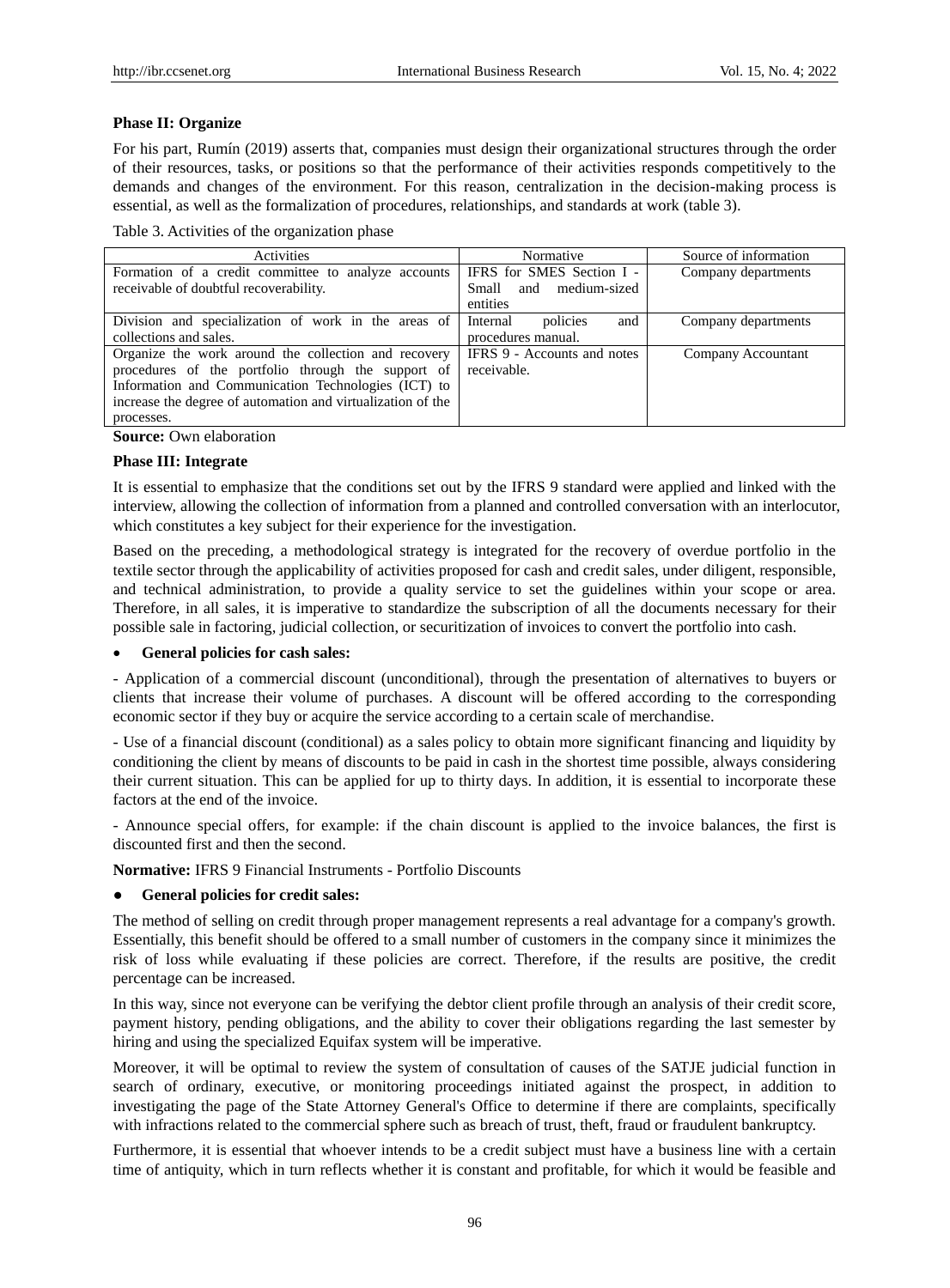beneficial to review the monthly, quarterly or semi-annual statements of the Value Added Tax and the annual taxes of the Income Tax.

In this sense, in addition to carrying out an exhaustive review, it is important that the already-qualified subject presents real guarantees of their assets to strengthen his profile. Indeed, if the credit represents a large amount, it is recommended to make a mortgage in the case of real estate or a pledge in the case of movable property.

Therefore, if the person has a good credit profile, but does not have assets of any kind, they can sign a commercial surety contract as a personal guarantee in favor of the same, where one or more people assume the obligation of others and they would commit to making the payment if the principal debtor does not do so. Thus, the person signing as guarantor will be subject to exhaustive review.

Within this order, the documents will be subscribed, among which the negotiable commercial invoices with their respective annexes, the reception guides, referral guides, and delivery orders will be signed. Additionally, an executive title will be signed, preferably a bill of exchange as a supporting document, which will be returned if the obligation contracted is fulfilled. In addition, if the case warrants it, it must be accompanied by the guarantee of a person with a good profile.

It should be noted that, by stating a date after the origin of the obligation, a transactional act can be signed because, as authorized by COGEP, it can be directly collected without proving the existence of the obligation. In other words, to execute an obligation, one would normally have to carry out two judgments, one executive and one for execution, but with the signing of the transaction, only the one for execution would be carried out (COGEP, 2021).

It is worth mentioning that, in all credit sales, interest rates will be charged that do not exceed the limits allowed by the Central Bank of Ecuador because, after thirty days onwards, a person is considered delinquent, according to Samaniego (2008). Therefore, the interest will be transformed into a monthly rate for its entry into an accounting system that calculates as of day 31. IFRS recommends that, at the price of sale to the public, they should already be included, and if there are advance payments, the customer would be stimulated through discounts. It is advisable to set a price that contains the surcharges for waiting times and reward with discounts in the case of prompt payment.

On the other hand, a more permissive credit sales policy would be to use the lien, applied to movable property, where the customer pays the fees they reach, and their merchandise would be delivered proportionally. Additionally, as an internal policy, after 90 days, these assets will be auctioned, with which at least the investment will be recovered.

It should be noted that, to obtain liquidity, it would benefit from the use of the factoring service through the advisory contract in the granting of credit and portfolio sale through a discount. For this, the overdue portfolio must be presented, together with the format of negotiable and endorsable commercial invoices, the reception guides, referral guides, and delivery orders. Therefore, it is possible to recharge this cost of the service commissions by including them in the final price to the client.

Moreover, the application of portfolio securitization is added through the constitution of autonomous equity in a financial entity authorized to create trusts through the issuance of securities with returns to investors through the support of a healthy portfolio delivered by the company when it loses operational capacity.

To this, the portfolio discount in banks is added through the delivery of registered and authenticated receivables from an active portfolio of clients to financial institutions as a means of deferred payment of a bank loan and is discounted when clients respond with their obligations.

**Normative:** Internal Tax Regime Law (LORTI), Art. 10, numeral 11- Portfolio Impairment. Regulation to the Internal Tax Regime Law (RLORTI), Art. 28, numeral 3. Deductible expenses. Legal basis: Circular No. NAC-DGECCGC19-00000003, numeral 2.- Provision for uncollectible accounts.

#### **Collection policies:**

There are two ways, the extrajudicial and the judicial.

### **Extrajudicial**

Friendly requirements for the payment of outstanding obligations, through few visits and/or phone calls to delinquent clients.

#### **Judicial**

Proposal of judicial processes, being possible at the choice of the creditor the executive, monitoring, or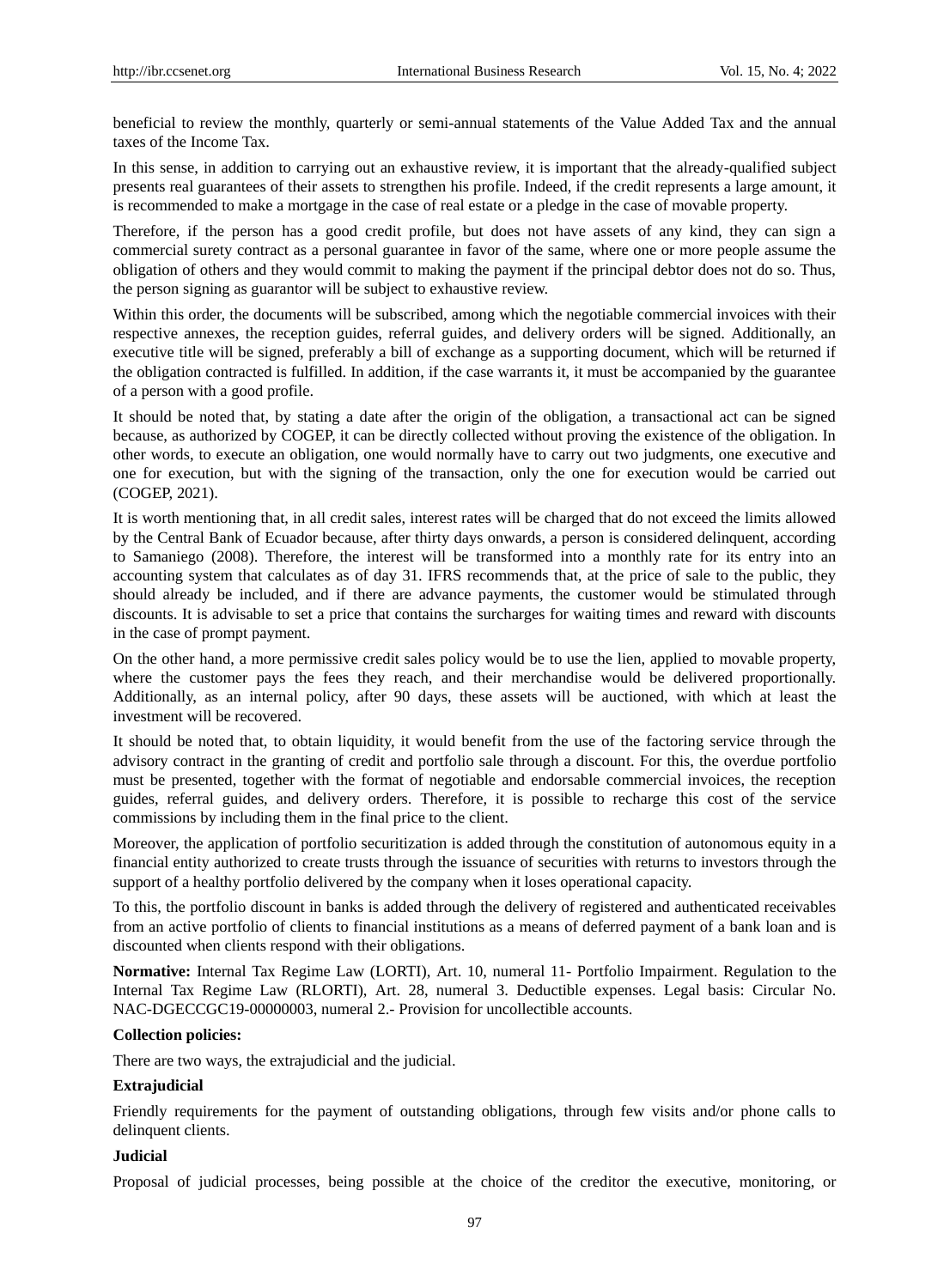# enforcement route.

**Normative:** General Organic Code of Processes (COGEP), Chapter I - Executive procedure, Art. 347, 348; Chapter II Order for payment procedure, aRT. 356; Book V- Title I - Chapter I Execution Art. 362, 363. Civil Code (CC), Title XXXVIII Of the transaction. Art. 2348 (Banco de Desarrollo del Ecuador, 2021).

# **Phase IV: Lead**

According to Izar (2016); Cerón, Mera, Llangarí, Fernández, & Villamarin (2017), management is the process related to teamwork, motivation, change management, leadership to guide people to achieve objectives. Therefore, recognizing the true potential of the organization's collaborators will allow the development of their skills by putting everything learned into practice (table 4).

Table 4. Steering phase activities

| <b>Activities</b>                                                                                                                               | Normative                                   | Source of information        |
|-------------------------------------------------------------------------------------------------------------------------------------------------|---------------------------------------------|------------------------------|
| Accounting at fair value for accounts receivable that<br>have not been recovered within the term established by<br>accounting policy (table 7). | IFRS 9 - Bad debt                           | -Board of Directors.         |
| Establish a specialist in the collection area.                                                                                                  | Internal policies and<br>procedures manual. | -Departments of the company. |

# **Source:** Own elaboration

Table 5. Accounting entry for bad debts

| <b>Accounts</b>                                                | Debit $(\$)$ | Credit (\$) |
|----------------------------------------------------------------|--------------|-------------|
| Accumulated impairment (difficult-to-collect debts: customers) | XXX          |             |
| Accounts receivable (customers)                                |              | xxx         |
| Bad portfolio record.                                          |              |             |

# **Source:** IFRS 9 - Bad debt

# **Phase V: Control**

Freire, Rocha, Cáceres, & Llanes (2019), refer that control lies in the methodical process of evaluating the organization's activities to guarantee that what is planned is carried out. For this reason, being a system that allows feedback through continuous improvement, before, during, and after the process occurs, will allow the monitoring of material, financial and human resources in the entity (table 6).

#### Table 6. Control phase activities

| Activities                                               | Normative         | Source of information                         |  |  |
|----------------------------------------------------------|-------------------|-----------------------------------------------|--|--|
| Analysis by the credit committee of the possible         | <b>IFRS 9 -</b>   | -Use of expected loss model.                  |  |  |
| cancellation or recovery of uncollectible accounts and   | Financial         | -Determination of bad debts, write-off of bad |  |  |
| their deterioration and loss for the company.            | Instruments.      | debts, and loan recovery (table 9, 10, 11).   |  |  |
| Use of ICT tools as a method of administrative control.  |                   | -Complete financial history of each client.   |  |  |
| Use of the Equitax report to identify<br>the             | Internal policies | -Graphic indicator of changes in the credit   |  |  |
| financial-commercial situation, as well as<br>the        | and procedures    | profile.                                      |  |  |
| customer's credit score, to evaluate the risk within the | manual.           | -Visibility of current and historical debts.  |  |  |
| company.                                                 |                   |                                               |  |  |
| Financial analysis through the application of liquidity  |                   | -Presentation of financial statements on a    |  |  |
| and efficiency indicators.                               | IFRS $9 -$        | quarterly basis.                              |  |  |
|                                                          | Financial         | -Monthly financial analysis through the       |  |  |
|                                                          | Analysis          | application of the current ratio, acid test,  |  |  |
|                                                          |                   | portfolio turnover, and collection period.    |  |  |

# **Source:** Own elaboration

# **Expected loss model:**

- As a recommendation, IFRS 9 - Financial Instruments recommends that, if there are sales on credit, the optimal thing would be to implement an expected loss model through the integration of the following procedures detailed below:

**Step 1.** grouping of the company's client portfolio, through the identification of similar characteristics of credit risk. Terms for each one:

- **Current portfolio:** Includes the regular charge values. From the total trade accounts receivable, balances that exceed 360 days are excluded.
- **Related companies:** Corresponds to balances receivable from related companies, on which internal collection procedures are carried out. These balances are subject to internal evaluation by the entity.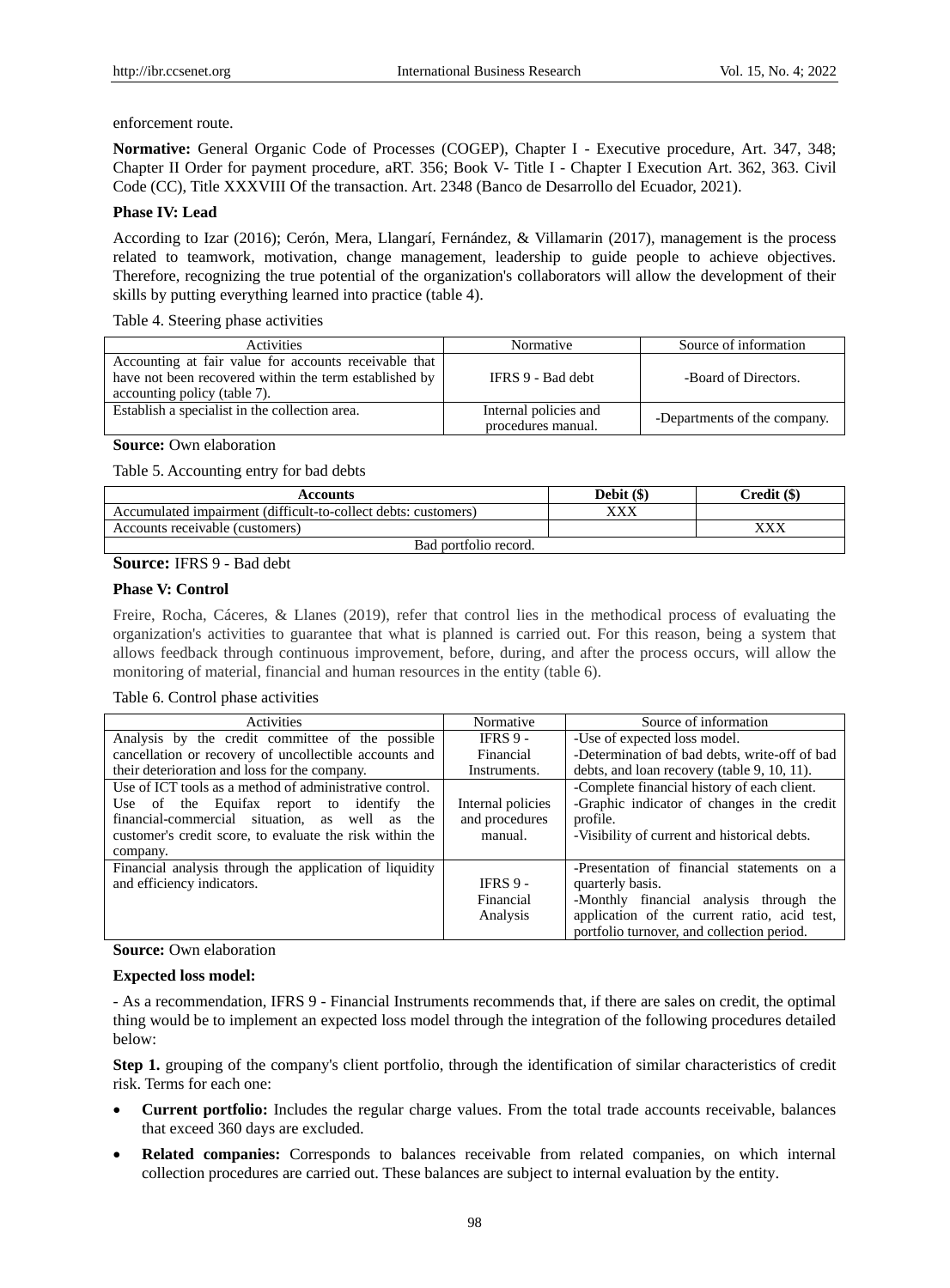**Clients in collection management and others:** Corresponds to overdue balances based on the analysis of each type of portfolio, which are provisioned according to the analysis carried out by the Administration considering the probability of recovery. In addition, an expected impairment based on past recovery is considered. If that is not observable in the previous three years, the provision is 100%.

**Step 2.** Determination of the period during which the observed historical loss rates are appropriate.

Considering that in IFRS 9 there is no specific guidance on how far historical data should be collected, the company is the one that determines the period over which reliable historical data can be obtained from the portfolio balances.

**Step 3.** Determination of historical loss rates

The company can determine the portfolio balances for each of the months starting and divide into maturity categories, with a percentage probability of default:

Considering the historical proportion of collections from portfolios, the company can determine that balances with maturities greater than 200 days have a probability of default of collection of 100%.

**Step 4.** Determination of loss given default

Table 7. Percentages of estimate for loss of default

| Days past due   |    | $-30$ | 1-60<br>$\sim$ | 61-90 | 91-120 | 150<br>$1^{\wedge}1$<br>. | 151-180 | 181-210 | forward |
|-----------------|----|-------|----------------|-------|--------|---------------------------|---------|---------|---------|
| Loss of default | 2% | 4%    | 9%             | 19%   | 37%    | 55%                       | 60%     | 84%     | 100%    |

**Source:** Own elaboration

**Step 5.** Calculation of the general provision

- Applying the measurement principles recommended by IFRS 9, of reasonable and supported information about past events, current conditions, and forecasts of future conditions that is available without undue cost or effort. It is important to consider that voluntary provisions greater than 1% determined by law will not be deductible for tax purposes. Therefore, these are the reasonable amounts for accounting:

- 5% for debts that have more than three months past due on the last day of the taxable year, up to six months.
- 10% for debts that on the last day of the taxable year are more than six months past due, up to one year.
- 15% for debts that on the last day of the taxable year have more than one year (361 and more days).

Table 8. Provision accounting entry

| <b>Accounts</b>                                              | Debit (\$) | Credit (\$) |  |
|--------------------------------------------------------------|------------|-------------|--|
| Provisions: Debtors                                          |            |             |  |
| <b>Tients</b>                                                |            |             |  |
| Registers the general portfolio provision as of December 31. |            |             |  |

**Source:** IFRS 9 - General provision

- In addition to this, the uncollectible portfolio will be written off once the collection management through the courts has been exhausted. If there is no legal recourse for its recovery, it will be canceled against the provision. In the same way, the accounts receivable that have the same function will be impaired. Similarly, if the portfolio is recovered, it will be proceeded to carry out its recognition in the accounting part and based on IFRS:

Table 9. Accounting entry for the write-off of bad debts

| Accounts                                                                       | Debit $(\$)$ | Credit (\$) |  |
|--------------------------------------------------------------------------------|--------------|-------------|--|
| Accumulated impairment (provisions: customers)                                 | xxx          |             |  |
| Difficult to collect debts: clients                                            |              | xxx         |  |
| Record of cancellation of invoice No. 000 for exhausted collection management. |              |             |  |

Source: IFRS 9 - Overdue portfolio

Table 10. Portfolio recovery accounting entry in the same year

| <b>Accounts</b>                              | Debit $(\$)$ | Credit (\$) |  |  |  |
|----------------------------------------------|--------------|-------------|--|--|--|
| Accounts receivable (customers)              | xxx          |             |  |  |  |
| Accumulated impairment (provisions)          |              |             |  |  |  |
| Records the reinstatement of invoice No. 000 |              |             |  |  |  |

**Source:** IFRS 9 - Overdue portfolio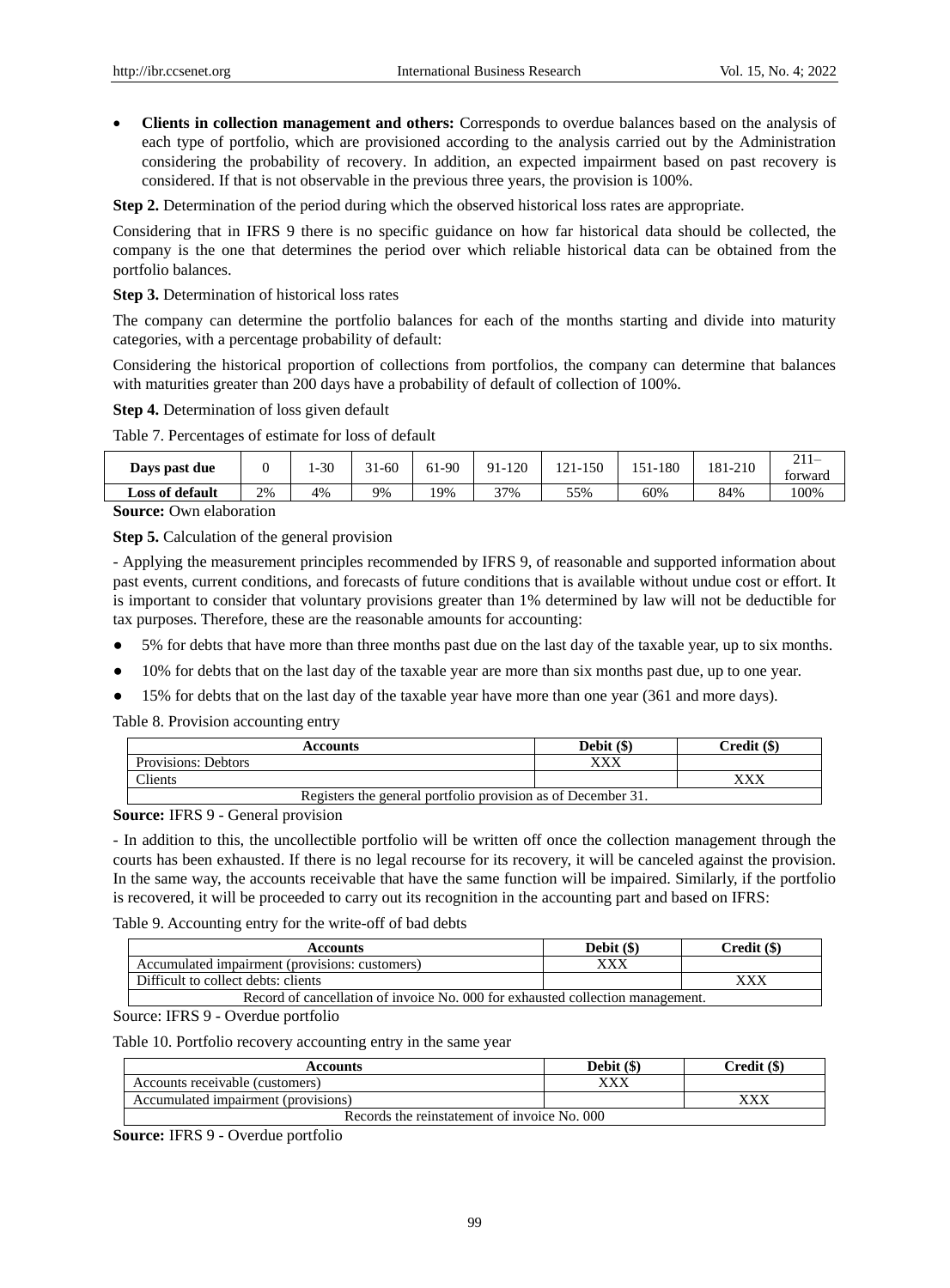#### Table 11. Portfolio recovery accounting entry after one year

| <b>Accounts</b>                         | Debit $(\$)$ | Credit (\$) |
|-----------------------------------------|--------------|-------------|
| General cash                            |              |             |
| Impaired recovery (bad debts)           |              |             |
| Records the recovery of invoice No. 000 |              |             |

#### **Source:** IFRS 9 - Overdue portfolio

#### **4. Conclusions**

Based on the theoretical foundation, it can be seen that the correct application of IFRS allows an adequate treatment of the accounting and financial area within a company, which results in having transparent and reliable information that reflects its true situation. However, it is necessary to point out that such information is limited to focusing and singling out a certain problem, since it in no way corrects it or, even worse, is the solution.

The investigation in a representative local and provincial jeans laundry and dry cleaning reflects that, despite being fully aware of the problem, it is the lack of an intelligent and concrete strategy for credit sales that maintains and increases the collectible and uncollectible overdue portfolio.

The innovative five-phase strategy developed, in a practical way, details the parameters to be followed to avoid overdue portfolio receivable, this being the preventive part; and, in the event that it is generated, under no circumstances should it become uncollectible, since in a premeditated way there would be guarantees to execute the obligation with interest, facilitating the work of the legal area, this being the corrective part. The approach is: no more unnecessary losses.

Finally, the allowance for overdue portfolio model developed by IFRS represents the ideal way of recording doubtful accounts so that, if necessary, they can be eliminated in accordance with current tax regulations.

#### **References**

- Angulo, U. (2018). *Contabilidad para la toma de decisiones: correlacionado con NIIF.* Bogotá: Ediciones de la  $U$ .
- Banco de Desarrollo del Ecuador. (19 de Octubre de 2021). *Portal BDE.* Obtenido de Reglamentos Código Civil: http://bitly.ws/pkEP
- BCE. (30 de Noviembre de 2020). *Banco Central del Ecuador. Obtenido de La economía ecuatoriana se recuperará 3,1% en 2021: bit.ly/2OKpnsx*
- Bernal, C., & Sierra, H. (2017). *Proceso administrativo para las organizaciones del siglo* XXI. México: Pearson Educación.
- Blandez, M. (2016). *Proceso Administrativo.* México: Editorial digital UNID.
- Canto, F., Palac *fi, M., & Di Pietro, F.* (2016). Efectos del ciclo económico en el crédito comercial: el caso de la pyme española. *European Research on Management and Business Economics, 22*(2), 55-62. Obtenido de http://dx.doi.org/10.1016/j.iedee.2015.11.001
- Cerón, J., Mera, P., Llangarí, V., Fernández, D., & Villamarin, J. (2017). Estrategias de recuperación de cartera vencida en los segmentos 4 y 5 del sistema financiero popular y solidario del Ecuador. *Observatorio de la Economía Latinoamericana, Ecuador, 19*(23), 26-40. Obtenido de http://bitly.ws/k6hy
- COGEP. (02 de Julio de 2021). *Código Orgánico General de Procesos. Obtenido de Registro Oficial Suplemento 506*. Última reforma de 02 de julio del 2021.
- Correa, P., & Eslao, K. (2018). Elaboración de un manual de procedimientos para el departamento de crédito y cobranzas en la compañía Otelo & Fabell. *Observatorio de la Economía Latinoamericana, 33*(17), 14-25. Obtenido de http://bitly.ws/k6fj
- Fierro, Á., & Fierro, F. (2015). *Contabilidad de activos con enfoque NIIF para las pymes.* Bogotá: Ecoe Ediciones.
- Filgueira, C. (2017). *Manual contable NIIF: aplicación práctica.* Santiago de Chile: Universidad Alberto Hurtado.
- Freire, V., Rocha, J., Cáceres, C., & Llanes, E. (2019). Analysis of strategic planning for the management of private universities. A successful alternative. *Revista Espacios, 40*(2), 25-45. Obtenido de http://bitly.ws/jS6c
- GAD Municipal del Cantón San Pedro de Pelileo. (14 de Marzo de 2021). *Gobierno Autónomo Descentralizado*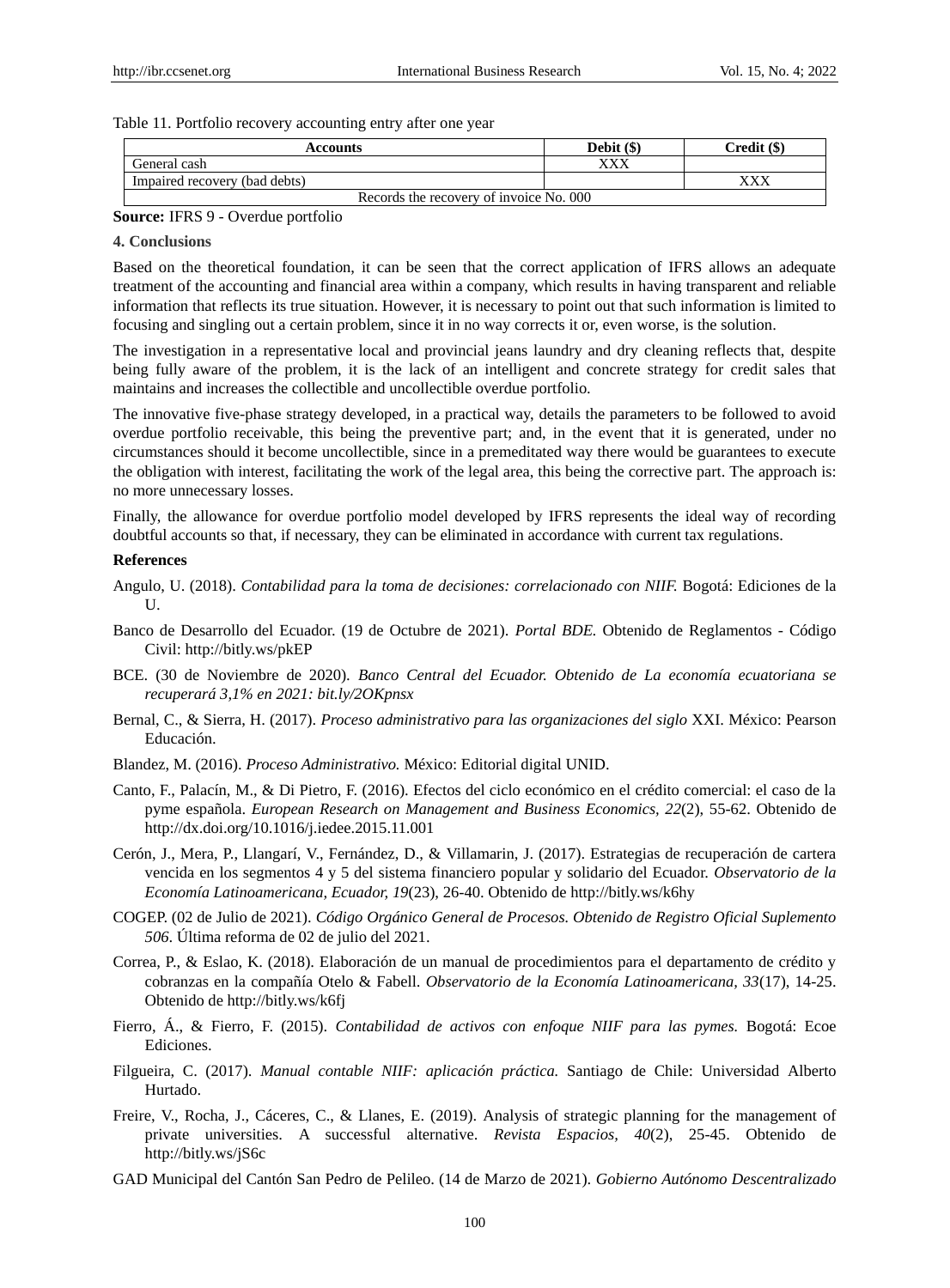*del Cantón San Pedro de Pelileo.* Obtenido de http://bitly.ws/k6cG

Grados, J., & Sánchez, E. (2017). *La entrevista en las organizaciones.* México: El Manual Moderno S.A.

- Gulati, R., Goswami, A., & Kumar, S. (2019). What drives credit risk in the Indian banking industry? An empirical investigation. *Economic Systems, 43*(1), 42-62. Obtenido de https://doi.org/10.1016/j.ecosys.2018.08.004
- Horngren, T., Sundem, L., & Elliott, J. (2000). *Introducción a la contabilidad financiera.* México: Pearson Educación.
- INCP. (17 de Noviembre de 2021). *Instituto Nacional de Contadores Públicos Colombia.* Obtenido de Principales indicadores financieros y de gestión: http://bitly.ws/jS6W
- Izar, J. (2016). *Contabilidad administrativa.* México: Instituto Mexicano de Contadores Públicos.
- Kabir, N., Dulal, M., & Huda, R. (2020). Determinants of credit risk: a comparative analysis between islamic and conventional banks in Bangladesh. *Singapore Economic Review, 30*(23), 15-45. http://doi.org/10.1142/S0217590820420011
- Koju, L., Koju, R., & Wang, S. (2020). Macroeconomic determinants of credit risks: evidence from high-income countries. *European Journal of Management and Business Economics, 29*(1), 41-53. https://doi.org/10.1108/EJMBE-02-2018-0032
- Langa, B. (2018). *Formula una estrategia de negocio ganadora: aprende a formular estrategias de negocio de éxito para impulsar el crecimiento.* España: Independently Published.
- Lopez, E. (2020). *Gestión de las cuentas por cobrar para incrementar la liquidez en la empresa inmobiliaria, Lima 2018 - 2019.* Lima: Universidad Norbert Wiener. Obtenido de http://bitly.ws/jQpd
- LORTI. (02 de Julio de 2021). *Ley Orgánica de Régimen Tributario Interno. Obtenido de Institución jurídica de la provisión tributaria.* Depuración de los ingresos. Registro Oficial Suplemento 463. Última reforma: 02 de julio del 2021.
- Louhichi, A., & Boujelbene, Y. (2016). Credit risk, managerial behaviour and macroeconomic equilibrium within dual banking systems: interest-free vs. interest-based banking industries. *Research in International Business and Finance, 38*(14), 104-121. Obtenido de https://doi.org/10.1016/j.ribaf.2016.03.014
- Morales, K., & Carhuancho, I. M. (2020). Estrategias financieras para mejorar las cuentas por cobrar en la empresa Aquasport S.A.C. *Espíritu Emprendedor TES, 4*(2), 21-40. Obtenido de https://doi.org/10.33970/eetes.v4.n2.2020.195
- NIC 8. (17 de Noviembre de 2021). *Norma Internacional de Contabilidad 8.* Obtenido de Norma Internacional de Contabilidad 8. Políticas Contables, cambios en las estimaciones contables y errores: http://bitly.ws/k6gS
- NIIF. (29 de Noviembre de 2021). *NIIF para las PYMES. Obtenido de Norma Internacional de Información Financiera para Pequeñas y Medianas Entidades.* Retrieved from http://bitly.ws/k6gb
- Ortiz, I., Nolazco, A., & Carhuancho, I. (2020). Las cuentas por cobrar en una Empresa de Servicios, Lima 2018. *Espíritu Emprendedor TES, 4*(1), 13-27. Retrieved from https://doi.org/10.33970/eetes.v4.n1.2020.189
- Peña, J., & Rivera, F. (2016). *Administración de procesos. Guía para el aprendizaje.* México: Pearson Educación.
- Perez, L., Perez, R., & Seca, M. (2020). *Metodología de la investigación científica*. Buenos Aires: Editorial Maipue.
- RLRTI. (23 de Abril de 2021). *Reglamento para aplicación Ley de Régimen Tributario Interno. Obtenido de Procedimiento para la aplicación de la institución jurídica de la provisión tributaria.* Gastos generales deducibles. Registro Oficial Suplemento 209. Última reforma: 23 de abril del 2021: bitly.ws/pkDZ
- Rumín, J. (2019). *Gestión administrativa del proceso comercial.* Bogotá: ICB Editores.
- Samaniego, R. (2008). *El riesgo de crédito en el marco del Acuerdo Basilea II*. Madrid: Delta Publicaciones.
- Santillana, J. (2020). *Tópicos de contabilidad avanzada.* México: Instituto Mexicano de Contadores Públicos.
- SRI. (03 de Marzo de 2021). *Servicio de Rentas Internas. Obtenido de Estadísticas generales de recaudación*  per ódo 2021: http://bitly.ws/k4vz
- SRI. (14 de Marzo de 2021). *Servicio de Rentas Internas. Obtenido de Guía para contribuyentes.* Formulario 101: Declaración del Impuesto a la Renta y presentación de información financiera: http://bitly.ws/k6dB